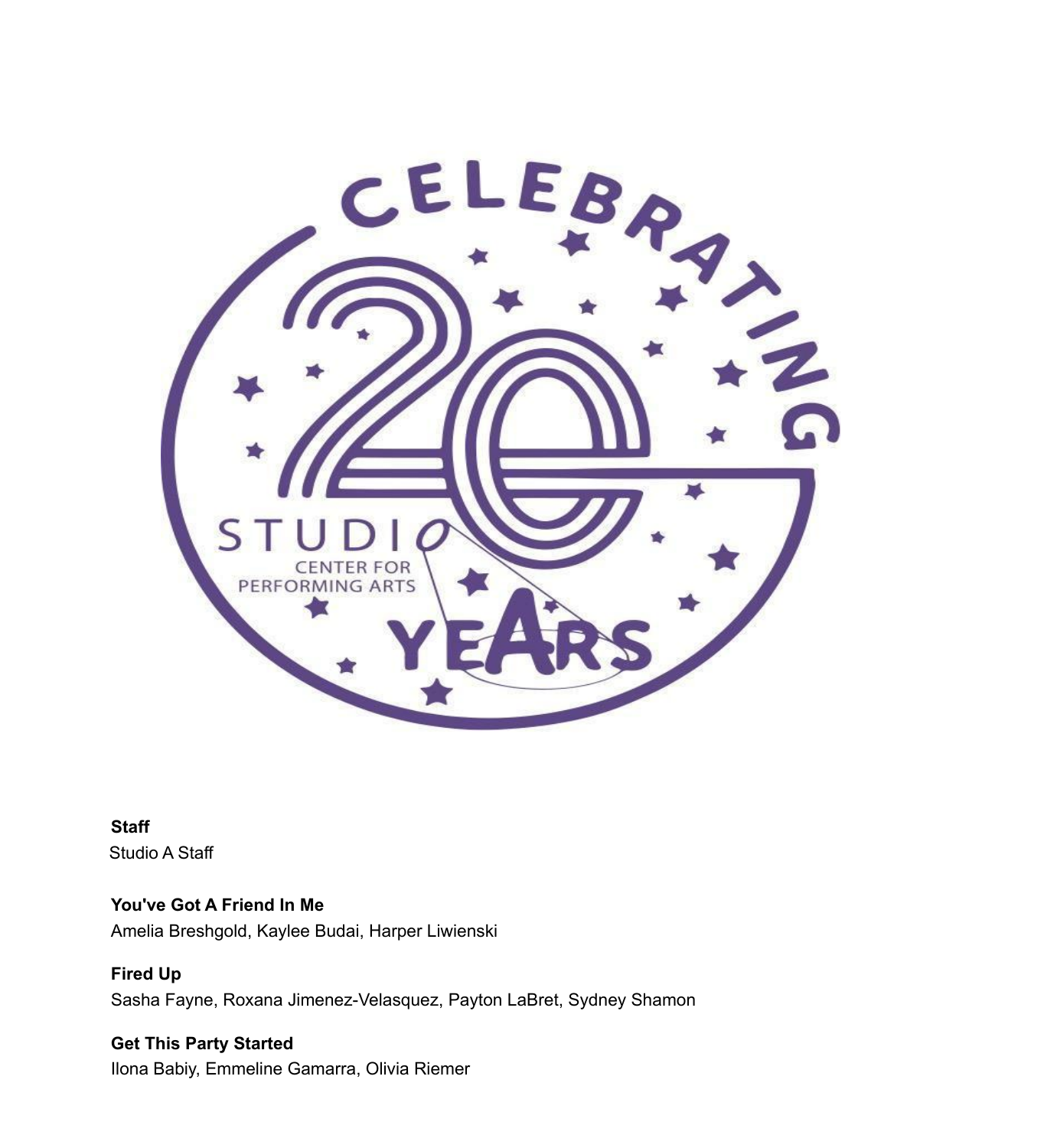### **Annie**

Hannah Ben, Ellie Ryan BenEzra, Ally Cooper, Cameryn Donagrandi, Sasha Feld, Ava Friedman, Lorelai Hoppe, Bailey Jacobs, Devyn Kapeller, Chloe Kilarski, Kaelyn Klann, Sari Kravitz, Brooke Lazar, Alexis Migliore, Cameron Mussatto, Lily Novetsky, Isabel Rothschild, Allison Sicks

### **Same Squad**

Sydney Bellinger, Adrianna Donagrandi, Mira Drongowski, Shira Ellis, Emily Feinstein, Avery Felhandler, Danielle Forman, Hailey Godlewski, Katie Hodge, SYDNEY INGBER, Cami Krugel, Cierra McConnell, Brianna Middleton, Bella Muchnick, Makenna Mussatto, Brielle Natzic, Isabella Tirado, Ava Usher

# **Little Balloon**

Leah Bertram, Devyn Jacobs, Ashlyn LaCross, Elliana Moss, Maggie Paulson

# **Rainbow Connection**

Ellianna Achtman, Madison Cohn, Emily Dikos, Lily Duhl, Cecily Gamarra, Penelope Hill, Alexa Jaffe, Adley Solomon, Emery Solomon, Emma Zaremba

# **I Feel Good**

Natalie Adelman, Samantha Allan, Julieta Amoroz, Ethan Bocknek, Amelia Higgins, Sylla Hindo, Jordyn Kassab

# **That Thing**

Emily Feinstein, Avery Felhandler, Hailey Godlewski, Emma Salle, Madelyn Schanz, Ella Young

# **Playground**

Hannah Ben, Leah Bertram, Scarlett Friedman, Zosia Gross, Lorelai Hoppe, Kaelyn Klann, Brooklyn Pennebaker, Ava Qasawa, Isabel Rothschild, Allison Sicks, Sloan Summa, Brielle **Winston** 

# **Up Up And Away**

Nigella Damron, Breanna Elkin, Yu Kamimura, Lucy Powell, Blake Sharrak, Veronica Tata, Christina Webb, Layla Zimmerman

# **Boomerang**

Samantha Smith, Blair Tueni

# **It's Britney**

Addison Czischke, Addison Fenster, Ashlee Frankford, Addisyn Gold, Madison Kraft, Addison Miller, Brooke Radner, Maddie Shapiro, Sarah Weinhaus, Tori Zimmerman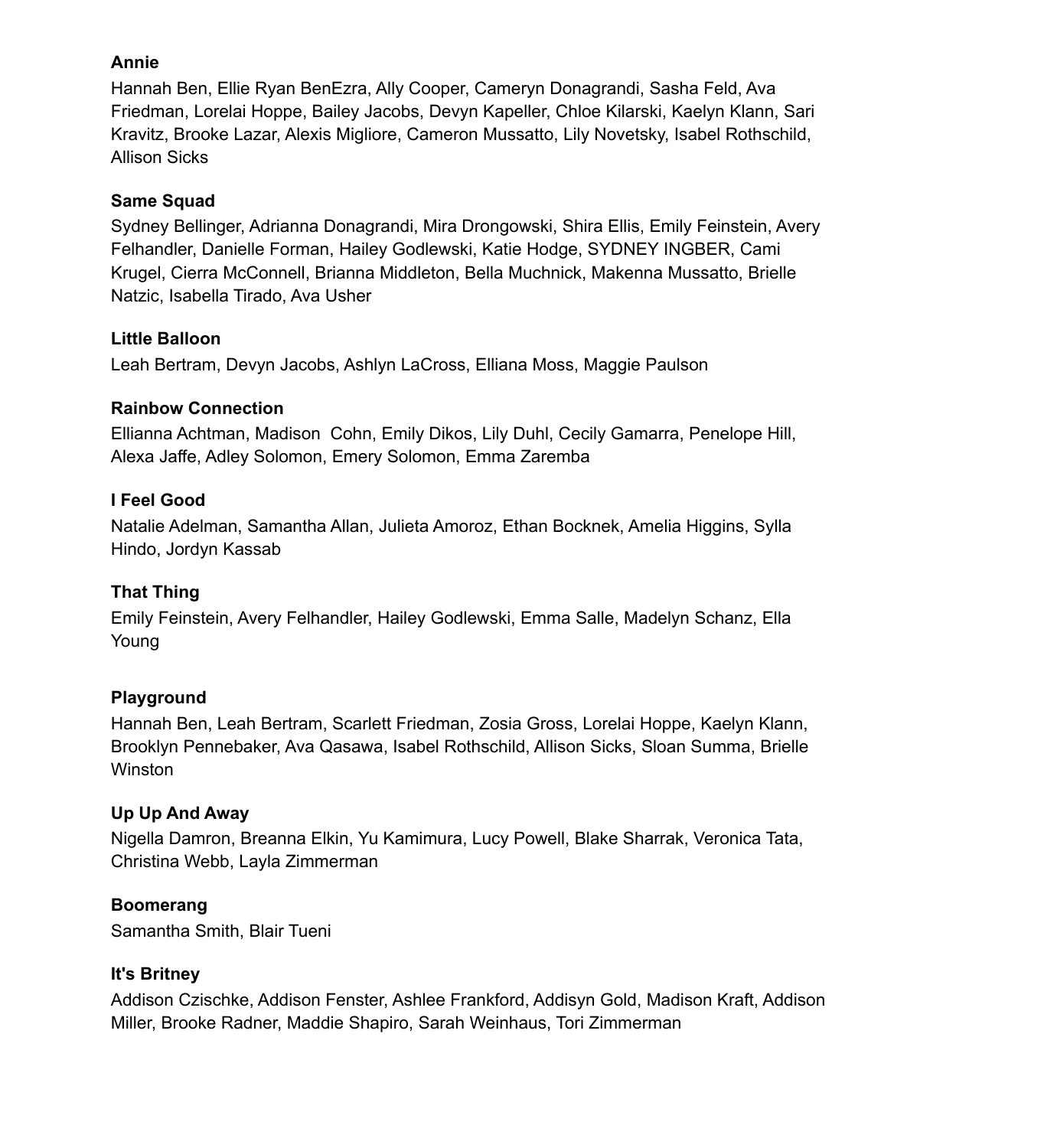### **All Shook Up**

Sydney Bellinger, Courtney Cohen, Adrianna Donagrandi, Shira Ellis, Olivia Feinstein, Avery Felhandler, Danielle Forman, Katie Hodge, SYDNEY INGBER, Cami Krugel, Bella Muchnick, Makenna Mussatto, Brielle Natzic, Emma Salle, Madelyn Schanz, Isabella Tirado, Ava Usher

# **Angels**

Sasha Fayne, Emmeline Gamarra

### **Wash That Man**

Hannah Ben, Leah Bertram, Ally Cooper, Olivia Dorfman, Scarlett Friedman, Zosia Gross, Lorelai Hoppe, Devyn Jacobs, Kaelyn Klann, Elliana Moss, Isabel Rothschild, Allison Sicks

### **Emergency**

Reyna Schwartzenfeld, Alexis Torman

#### **Wild Hearts**

Abby Chayet, Courtney Cohen, Addison Czischke, Danielle Forman, Ashlee Frankford, Hailey Godlewski, Katie Hodge, Cami Krugel, Maddie Shapiro

### **Whole Lotta Woman**

Makenna Mussatto

**Stretch Break** Emma Kas-Marogi

### **Nicest Kids In Town**

Hannah Ben, Scarlett Friedman, Alexis Grand, Zosia Gross, Lorelai Hoppe, Aleksandra (Sasha) Ilchyshyn, Devyn Jacobs, Lila Lazor, Isabel Rothschild, Reyna Schwartzenfeld, Brielle Winston

### **1,2 Step**

Lily Cahn, Avery Crank, Sasha Fayne, Julia Waxman

### **Bop**

Amelia Breshgold, Lily Duhl, Cecily Gamarra, Sutton Riemer, Emma Zaremba

### **The Industry**

Cameryn Donagrandi, Emily Feinstein, Hailey Godlewski, Chloe Kilarski, Maddie Shapiro

### **Baddie**

Addisyn Gold, Brooke Radner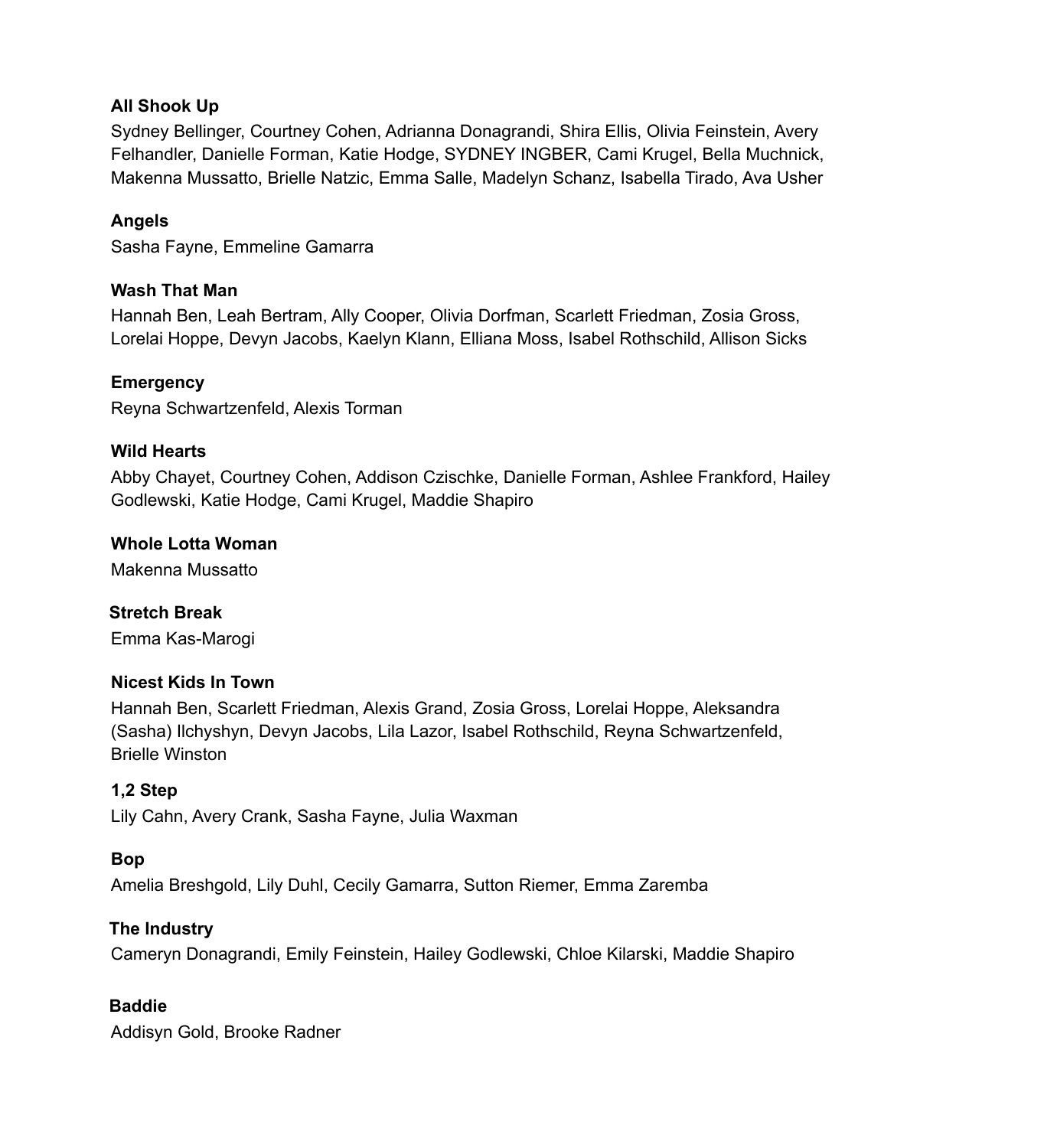#### **Newsies**

Hannah Ben, Ally Cooper, Lorelai Hoppe, Kaelyn Klann, Brooke Lazar, Isabel Rothschild, Allison Sicks

# **Teddy Says**

Mason Ambrose, Lucy Fries, Emma Kas-Marogi, Lola Lock, Stella MCLAUGHLIN, Charlie Narrett, Aubrey Warren

**Madness** Avery Felhandler

### **The Looking Glass**

Courtney Cohen, Hailey Godlewski, Katie Hodge, Cami Krugel, Cameron Mussatto, Emma Salle, Maddie Shapiro

# **Rainbow**

Lielle Bocknek, Gisele Frederick, Laiyaa Siddhanathan, Samantha Smith, Zoe St. Amour

# **Burn It Up**

Leah Bertram, Abbie Cohn, Ally Cooper, Eliza Elkin, Devyn Jacobs, Ashlyn LaCross, Elliana Moss, Maggie Paulson, Ava Qasawa, Sloan Summa, Alexis Torman

# **Forgive Me**

Madelyn Schanz

# **Class of 2022**

Abby Chayet, Courtney Cohen, Shira Ellis, Katie Hodge, Cami Krugel, Cierra McConnell, Bella Muchnick, Emma Salle, Isabella Tirado, Ava Usher

### **Party Mix**

Julieta Amoroz, Alexis Grand, Amelia Higgins, Brooklyn Pennebaker

### **Ocean Eyes**

Ally Cooper, Zosia Gross, Lorelai Hoppe, Shaylee King, Ashlyn LaCross, Reese Lohrer, Angelina Naim, Maggie Paulson, Sloan Summa, Layla Zimmerman

# **Queen Of The Night**

Hailey Godlewski

### **Viva La Vida**

Sydney Bellinger, Courtney Cohen, Shira Ellis, Olivia Feinstein, Avery Felhandler, Danielle Forman, Katie Hodge, Cami Krugel, Bella Muchnick, Makenna Mussatto, Brielle Natzic, Emma Salle, Madelyn Schanz, Isabella Tirado, Ava Usher